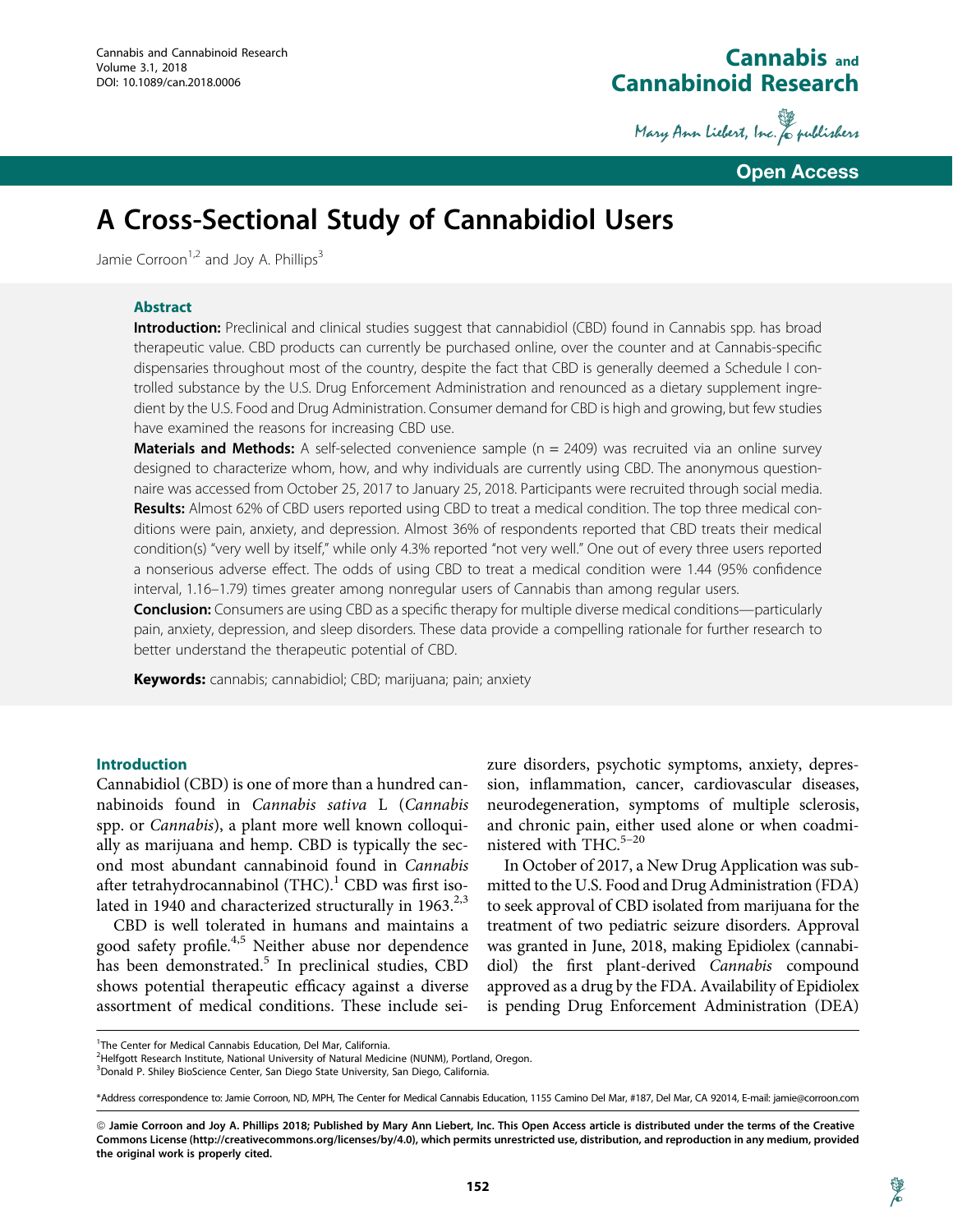rescheduling of cannabidiol, which is expected to occur within 90 days. $2^{1-23}$  Sativex (nabiximols), a combination drug with equal parts CBD and THC extracted from marijuana, is currently approved to treat spasticity due to multiple sclerosis in >30 countries worldwide but is not approved in the United States.<sup>17,21</sup>

The worldwide regulatory status of CBD is complex and constantly changing.<sup>5</sup> While CBD is legal in many countries as a component of prescription Sativex (nabiximols), it may be simultaneously illegal as a component of a nonapproved Cannabis extract containing >0.2% (particularly in European countries) or 0.3% THC. In Europe, individual European Union Member States currently determine the legality of CBD within their borders. Most allow prescription CBD products, as do Australia and New Zealand.<sup>5,24</sup> Canada became the second nation in the world to legalize Cannabis for recreational use in June 2018.<sup>25</sup> The World Health Organization's Expert Committee on Drug Dependence recommended that CBD should not be controlled by Schedule I of the 1961 UN Single Convention on Narcotic Drugs.<sup>5</sup> Their comprehensive report is expected this year.

In the United States, until such time as it is rescheduled, CBD from marijuana is deemed by the DEA to fall within the purview of the "marihuana extract rule'' (Rule). A dispute over the scope of the Rule was litigated in federal court. The Court found that the Rule applies to extracts of marijuana but that the industrial hemp provisions of the 2014 Farm Act (i.e., ''The 2014 Farm Bill'') preempt the Controlled Substances Act (CSA), which the DEA enforces. $^{26}$  Thus, hemp cultivated in compliance with the Farm Bill is not a controlled substance. The Court did not address the issue of CBD directly, however, and left open the issue of the legal status of CBD derived from industrial hemp, from imported ''nonpsychoactive hemp'' or from parts of the Cannabis sativa plant excluded from the legal definition of marijuana in the Controlled Substances Act of  $1970.^{27-35}$  Despite conflicting legal interpretations, and DEA prohibition, hemp-derived CBD products can currently be purchased as dietary supplements both online and over the counter throughout most of the country. To complicate matters further, the FDA does not recognize CBD as a dietary supplement ingredient because of its status as an Investigational New Drug.<sup>36</sup>

This regulatory confusion has not deterred consumers from exploring the purported benefits of CBD. Retail sales of hemp-derived CBD products in the United States reached \$170 million in 2016, and are projected to grow at a 55% compound annual growth rate over the next 5 years to reach >\$1 billion. These estimates do not include marijuana-derived CBD.<sup>37</sup> Although Cannabis users have been extensively studied data characterizing the individual use of CBD are scarce. The goal of this study was to collect survey data to elucidate how, and why, individuals are using CBD.

## Methods

## Survey

The study protocol was submitted electronically to the Institutional Review Board (IRB) of San Diego State University. Given the voluntary nature of the survey, and the lack of identifying information, the electronic approval process determined that no IRB approval was necessary.

We developed a novel questionnaire to assess broad characteristics of self-described CBD users and underlying reasons for, and methods of, CBD use. The survey consisted of structured questions answered by either yes/no or multiple-choice responses. Questions focused on several key domains: sociodemographics; reasons for use; duration and frequency of use; method of administration; perceived clinical efficacy; and adverse effects. Study data were collected and managed using Qualtrics® Survey Software, a secure tool allowing participants to directly enter responses anonymously.

Subjects were a self-selected convenience sample who accessed the online survey from October 25, 2017 to January 25, 2018. Recruitment strategies included promotion on survey-specific Web pages on Facebook, LinkedIn, and ResearchGate. CBD product manufacturers and herbal vaporizer manufacturers assisted in recruitment by promoting links to the survey on their Facebook pages and/or via email to their customers. The only inclusion criterion was current or prior use of CBD. Respondents could skip any question(s) they did not wish to answer.

#### Data analyses

Descriptive statistics including simple proportions were used to describe demographics, usage characteristics, medical conditions, perceived efficacy, side effects, and other CBD use preferences. Data analyses were conducted using SAS University Edition (SAS 9.4; SAS Institute Inc., Cary, NC). Univariate and bivariate comparisons were conducted using PROC FREQ and chi-square tests. Odds ratios (ORs) were used to estimate strength of association using PROC LOGISTIC.

Y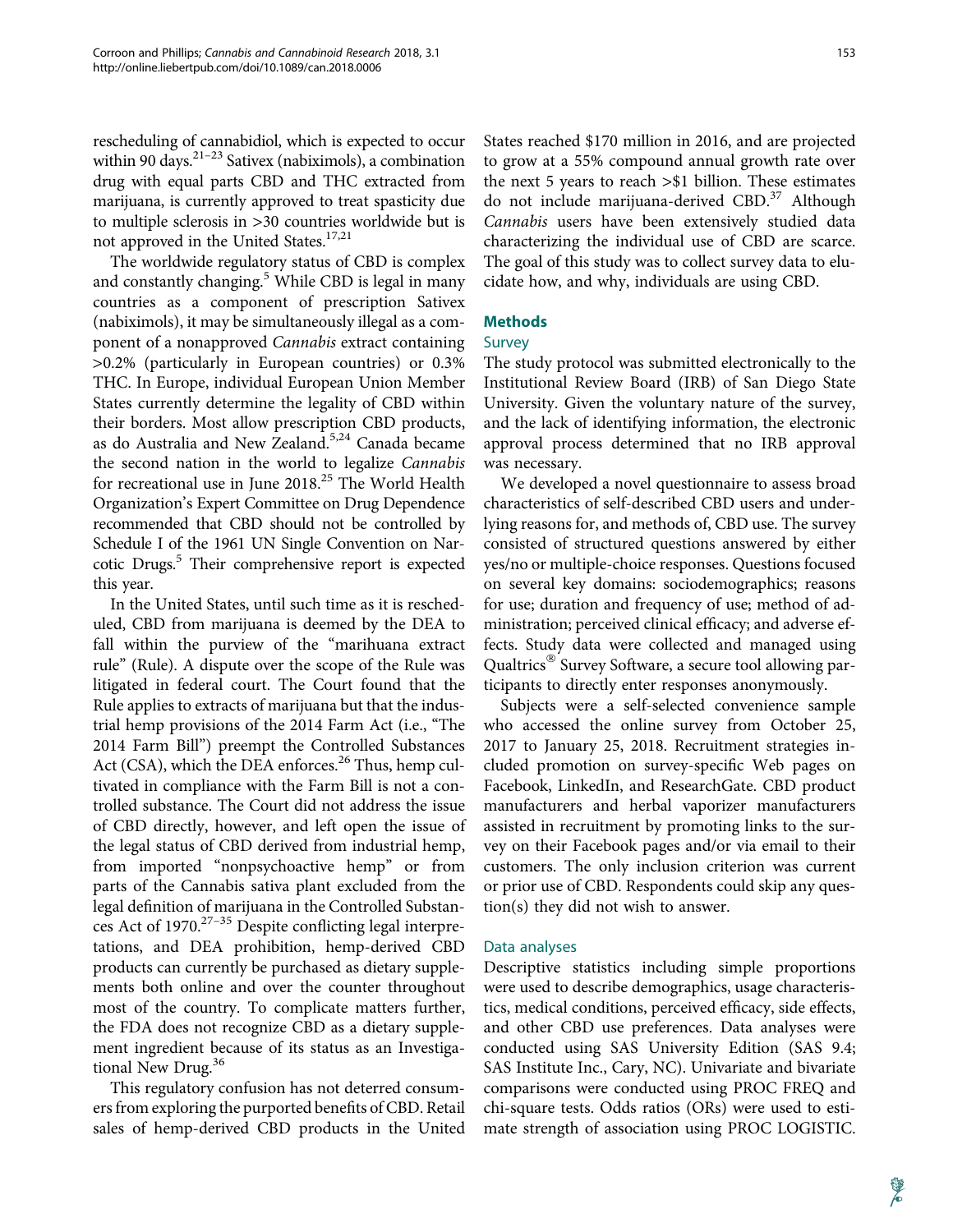Statistical significance was assessed using  $\alpha = 0.05$ . Figures were produced using DeltaGraph version 4.5 for Mac.

#### **Results**

#### **Demographics**

A total of 2490 responses were collected. Eighty-one respondents were excluded from the analysis for failure to answer the first question regarding stated use of CBD, leaving 2409 respondents included in the final study population. The sample was balanced in terms of gender (female: 50.87%; male: 47.40%) with most respondents reporting ages between 55 and 74 years (39.97%). Most were either graduates of, or currently enrolled in, college or a postgraduate program (71.22%). The vast majority resided in the United States (91.23%). Respondents from all 50 U.S. states were represented in the survey with the majority residing in California  $(n=412,$ 21.90%; Table 1). In addition, there were survey respondents from 23 other countries. Regular Cannabis use was reported by 55.17% of respondents.

### Stated use: medical versus general health and well-being

More than 60% (61.56%) reported using CBD to treat a medical condition(s) (Table 1). The odds of using CBD to treat a medical condition were 1.65 (95% confidence interval [CI], 1.39–1.97) times greater among women than among men, higher with age, and roughly equal among residents and nonresidents of the United States (OR, 1.06; 95% CI, 0.9–2.5; Table 2). Respondents <18 years of age were subsequently assessed as an independent category despite the small number of observations  $(n=25)$  and wide CI (OR, 18.72; 95% CI, 4.20–83.39, compared with those between 18 and 24 years of age. Data not included in Table 2). This additional analysis was based on the established use of CBD to treat pediatric seizure disorders $6,7,16$  and the percentage of respondents in that age category reporting using CBD to treat a medical condition ( $n = 23$ ; 92%).

The odds of using CBD to treat a medical condition were 1.44 (95% CI, 1.16–1.79) times greater among nonregular users of Cannabis when compared with regular users.

#### Medical conditions

There were 1483 respondents who reported using CBD to treat at least one medical condition. A minimum of 3963 medical conditions were reported. This represents an average of more than two and a half (mean: 2.67) different medical conditions per respondent.

|                               | n(%)                      |
|-------------------------------|---------------------------|
| Gender                        |                           |
| Male                          | 1013 (47.40)              |
| Female                        | 1087 (50.87)              |
| Decline to state              | 37 (1.73)                 |
| Missing                       | 272                       |
| Age (years)                   |                           |
| $\leq 24$                     | 138 (6.33)                |
| $25 - 34$                     | 292 (13.40)               |
| $35 - 44$                     | 400 (18.36)               |
| $45 - 54$                     | 404 (18.54)               |
| $55 - 64$                     | 532 (24.41)               |
| $65 - 74$                     | 339 (15.56)               |
| $\geq 75$                     | 74 (3.40)                 |
| Missing                       | 230                       |
| Education                     |                           |
| Primary/middle school         | 22 (1.01)                 |
| High school/GED               | 503 (23.13)               |
| College                       | 1138 (52.32)              |
| Postgraduate<br>Other         | 411 (18.90)<br>101 (4.64) |
| Missing                       | 234                       |
|                               |                           |
| Geography                     |                           |
| <b>United States</b>          | 1987 (91.23)              |
| Canada/Mexico                 | 103 (4.73)                |
| Other<br>Missing              | 88 (4.04)<br>231          |
|                               |                           |
| Geography-U.S. states (top 5) |                           |
| California                    | 412 (21.90)               |
| Texas                         | 93 (4.94)                 |
| Oregon<br>Florida             | 83 (4.41)<br>79 (4.20)    |
| Colorado                      | 76 (4.04)                 |
| Missing                       | 528                       |
|                               |                           |
| Cannabis use                  |                           |
| Regular                       | 1189 (55.17)              |
| Nonregular<br>Missing         | 966 (44.83)<br>254        |
|                               |                           |
| CBD use                       |                           |
| General health and well-being | 926 (38.44)               |
| <b>Medical condition</b>      | 1483 (61.56)              |
| Missing                       | 0                         |

CBD, cannabidiol; GED, General Educational Development.

In order of frequency, the top three medical conditions reported were chronic pain, arthritis/joint pain, and anxiety (Fig. 1).

Respondents selected "Other" 362 times. The most common ''Other'' conditions reported were neuropathy  $(n=48)$ , autoimmune conditions  $(n=38)$ , and fibromyalgia  $(n=37)$ .

#### Methods of administration

A total of 4135 methods of administration were reported by 2200 respondents. This represents an average of almost two (mean: 1.88) different methods of administration per respondent. Overall, the most common method reported was the administration of CBD in a sublingual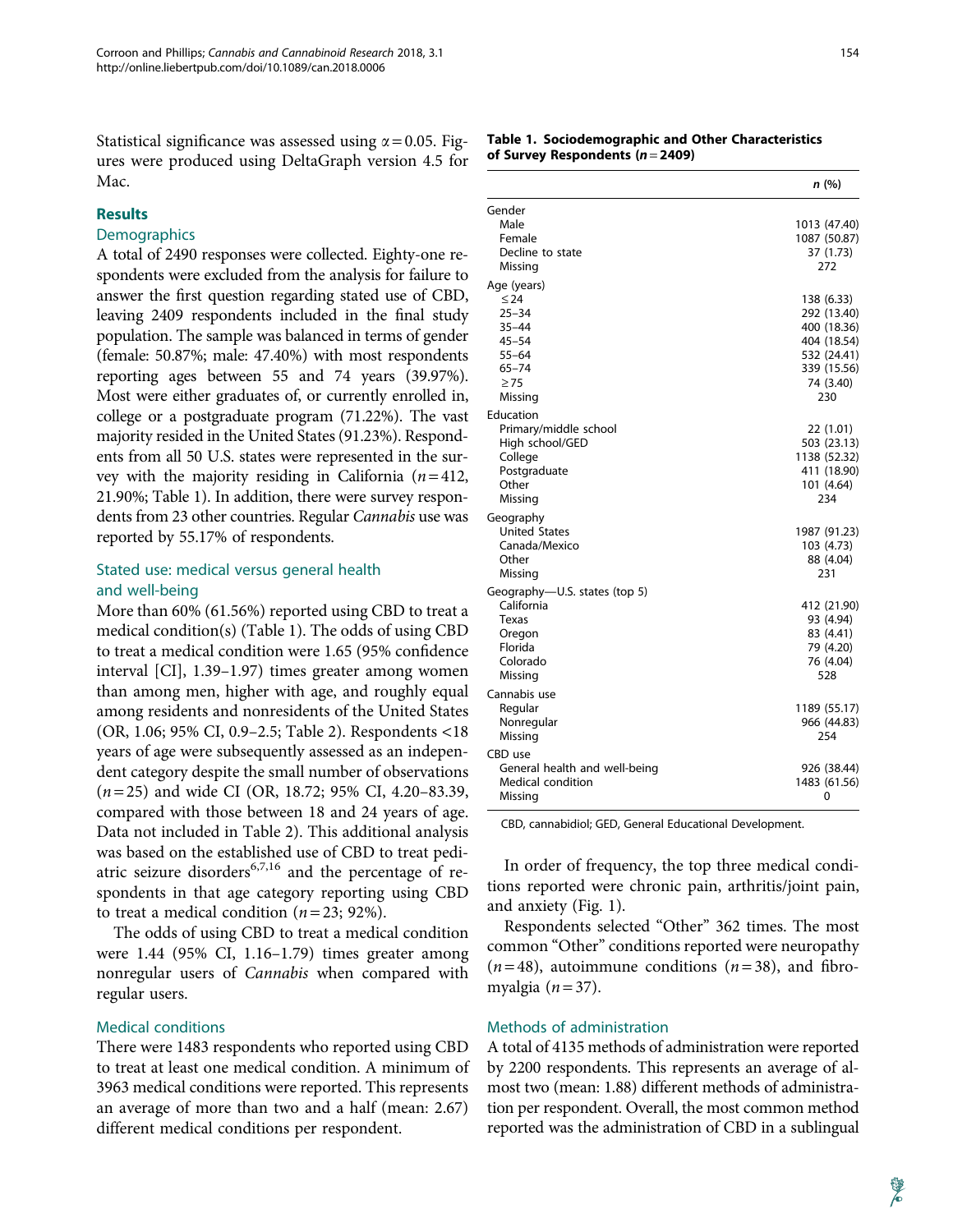|                       | General health and well-being, $(n=926)$<br>n(%) | Medical condition, $(n=1483)$<br>n(%) | OR (95% CI)         |
|-----------------------|--------------------------------------------------|---------------------------------------|---------------------|
| Gender***             |                                                  |                                       |                     |
| Male                  | 454 (44.82)                                      | 559 (55.18)                           | 1.00 (reference)    |
| Female                | 358 (32.93)                                      | 729 (67.07)                           | $1.65(1.39-1.97)$   |
| Decline to state      | 12 (32.43)                                       | 25 (67.57)                            | $1.69(0.84 - 3.41)$ |
| Missing               | 102                                              | 170                                   |                     |
| Age (years)***        |                                                  |                                       |                     |
| $\leq 24$             | 72 (52.17)                                       | 66 (47.83)                            | 1.00 (reference)    |
| $25 - 34$             | 153 (52.40)                                      | 139 (47.60)                           | $0.99(0.66 - 1.49)$ |
| $35 - 44$             | 170 (42.50)                                      | 230 (57.50)                           | $1.48(1.00 - 2.18)$ |
| $45 - 54$             | 150 (37.13)                                      | 254 (62.87)                           | $1.85(1.30-2.73)$   |
| $55 - 64$             | 180 (33.83)                                      | 352 (66.17)                           | $2.13(1.50-3.12)$   |
| $65 - 74$             | 98 (28.91)                                       | 241 (71.09)                           | $2.68(1.80-4.04)$   |
| $\geq$ 75             | 19 (25.68)                                       | 55 (74.32)                            | 3.16 (1.70 - 5.86)  |
| Missing               | 84                                               | 146                                   |                     |
| Education***          |                                                  |                                       |                     |
| College               | 478 (42.00)                                      | 660 (58.00)                           | 1.00 (reference)    |
| Primary/middle school | 1(4.55)                                          | 21 (95.45)                            | 15.18 (2.04-113.09) |
| High school/GED       | 172 (34.19)                                      | 331 (65.81)                           | $1.39(1.12 - 1.73)$ |
| Postgraduate          | 153 (37.23)                                      | 258 (62.77)                           | $1.22(0.97-1.54)$   |
| Other                 | 34 (33.66)                                       | 67 (66.34)                            | $1.43(0.93 - 2.19)$ |
| Missing               | 88                                               | 146                                   |                     |
| Geography             |                                                  |                                       |                     |
| <b>United States</b>  | 763 (38.40)                                      | 1224 (61.60)                          | 1.00 (reference)    |
| Canada/Mexico/other   | 76 (39.79)                                       | 115 (60.21)                           | $1.06(0.78 - 1.44)$ |
| Missing               | 87                                               | 144                                   |                     |
| Cannabis use***       |                                                  |                                       |                     |
| Regular               | 509 (42.81)                                      | 680 (57.19)                           | 1.00 (reference)    |
| Nonregular            | 320 (33.13)                                      | 646 (66.87)                           | $1.44(1.16-1.79)$   |
| Missing               | 97                                               | 157                                   |                     |

#### Table 2. Odds of Using Cannabidiol for a Medical Condition by Sociodemographic and Other Characteristics ( $n = 2409$ )

 $***p<0.001$ .

CI, confidence interval; OR, odds ratio.



FIG. 1. Number of medical conditions for which respondents reported using CBD, by medical condition (n = 3963). CBD, cannabidiol; COPD, chronic obstructive pulmonary disease; PTSD, post-traumatic stress disorder.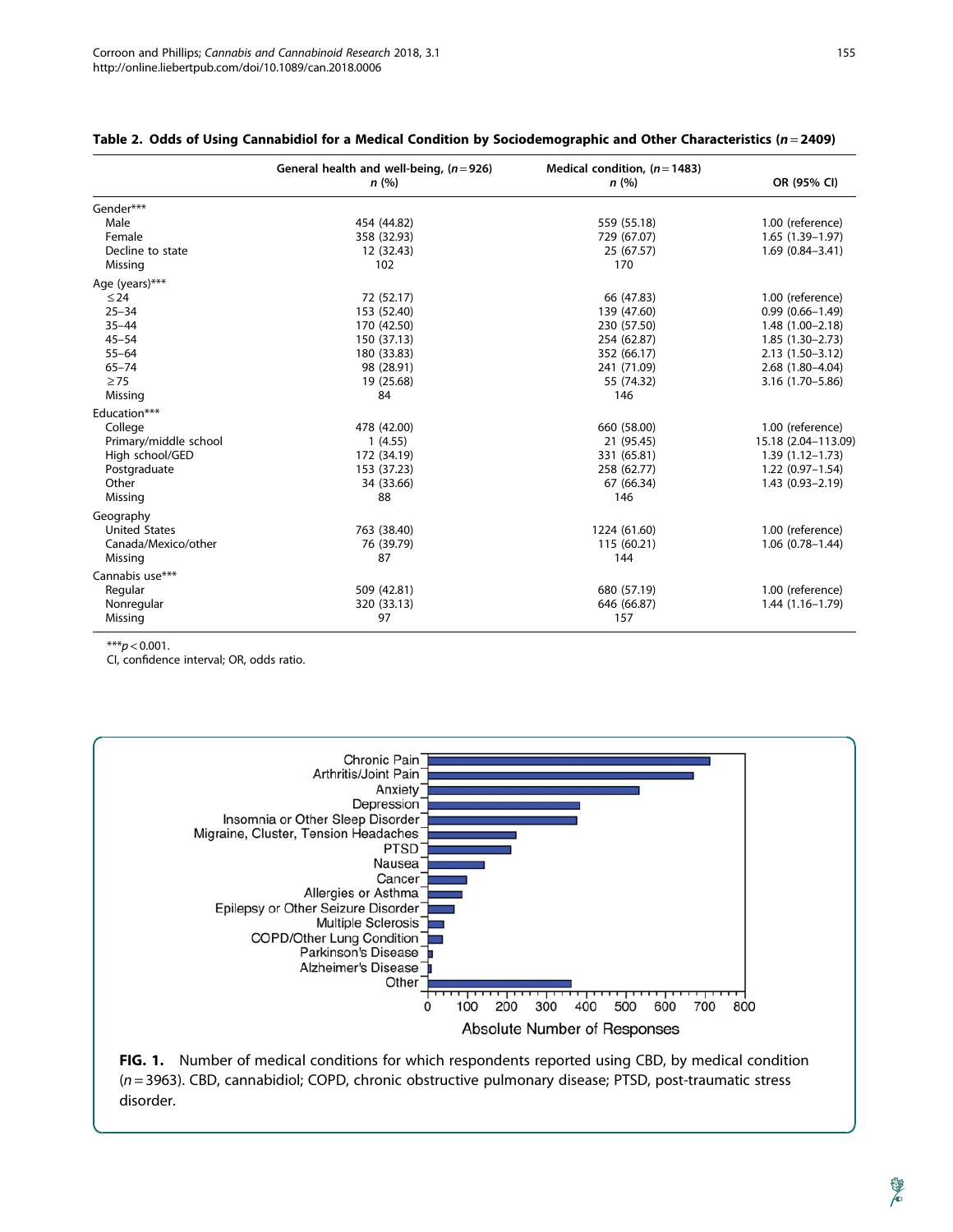

form (Fig. 2). This includes liquids administered as sprays, drops, and tinctures. The least common method was topical use.

More than half (51.36%) of those reporting a method of administration reported using only one method  $(n =$ 1130; missing = 209; not including "Other,"  $n = 31$ ). On average, respondents who reported using one method of administration were 1.6 times more likely to use CBD for a medical condition than for general health and well-being (medical condition,  $n = 691$ ; general health and well-being,  $n = 439$ ). Medical users reporting one method of administration were 2.4 times more likely to use a topical form, 2.0 times more likely to use an edible form of CBD, and 1.8 times more likely to use CBD in a sublingual or pill or capsule form than general health and well-being users reporting one method.

#### Learning about CBD, frequency and duration of use

Overall, 75.85% of respondents reported learning about CBD from internet research, family members, or friends. Of the remaining respondents, medical users were more likely to learn about CBD from a Medical Doctor or Naturopathic Doctor and to use it more frequently than those using it for general health and well-being. The odds of using CBD to treat a medical condition were 1.79 (95% CI, 1.46–2.19) times greater among respondents using it more than once per day compared with those using it daily (Table 3). Duration of use was more variable, but the odds of using CBD to treat a medical condition were greater among those using it for <5 years (Table 3).

#### Treatment efficacy

Only respondents who reported using CBD to treat a medical condition were asked about its efficacy  $(n=1483)$ . Almost 36% (35.80%) of respondents reported that CBD treats their medical condition(s) "very well by itself," while only 4.30% reported "not very well'' (Table 4). Respondents most frequently reported feeling that CBD treated their medical condition(s) "very well by itself" or "moderately well by itself'' for the following three conditions: chronic pain, arthritis/joint pain, and anxiety (Fig. 3).

The odds of regular Cannabis use were two to three times greater among those who reported feeling that CBD treated their medical condition "very well by itself" (OR, 2.32; 95% CI, 1.29–4.18) or ''moderately well by itself'' (OR, 2.92; 95% CI, 1.61–5.29; see Table 4).

#### Side effects

A minimum of 1314 side effects were reported across 2409 respondents (missing,  $n = 1095$ ). Seven hundred eighty-five (59.74%) of these effects were categorized as adverse (Table 5). On average, this represents at least one reported adverse effect in approximately one out of every three (3.07) users of CBD.

The top five most frequently reported adverse effects were dry mouth ( $n = 268$ , 11.12% of all CBD users), euphoria ( $n = 155$ , 6.43%), hunger ( $n = 153$ , 6.35%), red eyes  $(n=66, 2.74\%)$ , and sedation/fatigue  $(n=43, 1.74\%)$ 1.78%). Just under 30% (28.46%) of medical users reported an adverse effect when compared with 34.56% of general health and well-being users.

#### **Discussion**

To our knowledge, this is the first published survey (aside from industry reports) that specifically analyzes CBD users, as opposed to overall Cannabis or medical Cannabis users. The results of this study suggest that CBD is used more frequently as a specific therapy for medical conditions than for general health and wellbeing. This stands in contrast to the majority of marijuana users, who largely use THC-dominant Cannabis for recreational or nonmedical reasons.<sup>38</sup>

The most common medical condition for which CBD was reportedly used was pain. In preclinical studies, CBD-based analgesia is associated with potent immune-modulatory, anti-inflammatory, and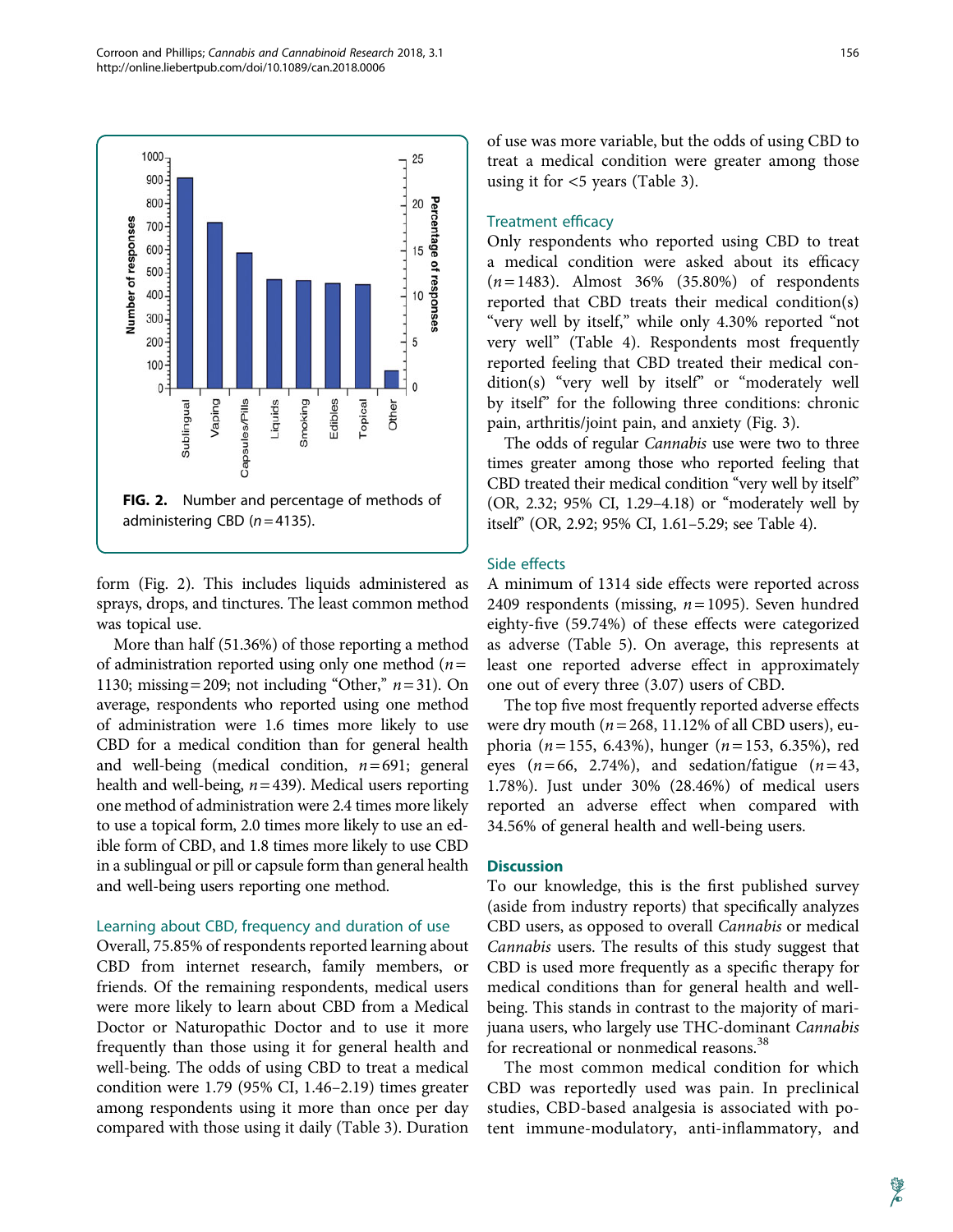| ×. | ۰,<br>$\sim$ |  |
|----|--------------|--|
|    |              |  |

|                                                                                                                   | General health and well-being, $(n=926)$ | Medical condition, $(n=1483)$ |                     |  |
|-------------------------------------------------------------------------------------------------------------------|------------------------------------------|-------------------------------|---------------------|--|
|                                                                                                                   | n(%)                                     | n(%)                          | OR (95% CI)         |  |
| Learned about CBD**                                                                                               |                                          |                               |                     |  |
| Family member/friend                                                                                              | 320 (41.24)                              | 456 (58.76)                   | 1.00 (reference)    |  |
| Internet research                                                                                                 | 337 (38.04)                              | 549 (61.96)                   | $1.14(0.94 - 1.39)$ |  |
| Physician/naturopathic doctor                                                                                     | 58 (27.36)                               | 154 (72.64)                   | $1.86(1.33 - 2.60)$ |  |
| Other (please specify)                                                                                            | 131 (41.32)                              | 186 (58.68)                   | $1.00(0.76 - 1.30)$ |  |
| Missing                                                                                                           | 80                                       | 138                           |                     |  |
| Frequency of use***                                                                                               |                                          |                               |                     |  |
| Daily                                                                                                             | 418 (39.70)                              | 635 (60.30)                   | 1.00 (reference)    |  |
| <once day<="" per="" td=""><td>227 (56.47)</td><td>175 (43.53)</td><td><math>0.51(0.40 - 0.64)</math></td></once> | 227 (56.47)                              | 175 (43.53)                   | $0.51(0.40 - 0.64)$ |  |
| >Once per day                                                                                                     | 196 (26.92)                              | 532 (73.08)                   | 1.79 (1.46-2.19)    |  |
| Missing                                                                                                           | 85                                       | 141                           |                     |  |
| Duration of use (years)*                                                                                          |                                          |                               |                     |  |
| > 5                                                                                                               | 134 (53.17)                              | 118 (46.83)                   | 1.00 (reference)    |  |
| $2 - 5$                                                                                                           | 151 (35.61)                              | 273 (64.39)                   | $2.05(1.50-2.82)$   |  |
| $1 - 2$                                                                                                           | 202 (42.98)                              | 268 (57.02)                   | $1.51(1.11 - 2.05)$ |  |
| $<$ 1                                                                                                             | 364 (34.57)                              | 689 (65.43)                   | $2.15(1.63 - 2.84)$ |  |
| Missing                                                                                                           | 75                                       | 135                           |                     |  |

Table 3. Odds of Using Cannabidiol for a Medical Condition, by Cannabidiol Usage Characteristics ( $n = 2409$ )

 $*p < 0.05$ ,  $**p < 0.01$ ,  $***p < 0.001$ .

antioxidant activity. $39-47$  CBD acts as an agonist for a wide variety of cell-surface receptors including adenosine A2<sub>A</sub>, 5-HT<sub>1A</sub>, TRPV1,  $\alpha$ 7nAch,  $\alpha$ 3 glycine receptors, and the peroxisome proliferator-activated receptor gamma (PPAR- $\gamma$ ) nuclear receptor. These receptors are all associated with anti-inflammatory activity.48–58 Consistent with the efficacy reported by survey respondents, CBD has been shown to reduce inflammatory cytokines in murine models of inflammatory disease and chronic and acute pain.<sup>59</sup>

The endocannabinoid system may also play a role in CBD-mediated analgesia. CBD inhibits enzymes (i.e., fatty acid amide hydrolase and monoacylglycerol lipase) that degrade endocannabinoids. This inhibition is associated with increased endocannabinoid levels, analgesia, and opioid-sparing effects in preclinical models of pain.<sup>60</sup>

Anxiety and depression were also commonly reported reasons for CBD use in this survey. CBD has long been proposed to inhibit THC-associated anxiety by antagonizing cannabinoid receptor activation by THC.<sup>61-63</sup>

CBD may also reduce anxiety via the serotonin 5-  $HT<sub>1A</sub>$  and/or GABA<sub>A</sub> receptors.<sup>14,64</sup> These receptor pathways are being explored in hopes of novel therapeutic strategies for phobias, post-traumatic stress disorder, and drug abuse.<sup>65,66</sup>

The majority of survey respondents learned about CBD from internet research, family members, or friends. This was the case for both medical and general health and well-being users. Over 74% of respondents reported using CBD daily or more than daily. Sublingual delivery was the most common route of administration in both groups. The frequency of use of sublingual preparations found in this study contradicts a recent industry-funded CBD survey where respondents reported more frequent vaping, smoking, and topical use. $67$  This industry survey was collected from customers of an online medical marijuana recommendation service. Presumably, these respondents were seeking marijuana-derived products, so the frequency of inhalation as a method

Table 4. Number and Percentage of Respondents Using Cannabidiol for a Medical Condition, by Treatment Efficacy and Regular Cannabis Use

| How well do you feel CBD treats<br>your medical condition(s)? | $(n=1483)$  | Regular cannabis use $(n=674)$<br>n(%) | Nonregular cannabis use $(n=628)$<br>n(%) | OR (95% CI)         |
|---------------------------------------------------------------|-------------|----------------------------------------|-------------------------------------------|---------------------|
| Not very well                                                 | 57 (4.30)   | 18 (31.58)                             | 39 (68.42)                                | 1.00 (reference)    |
| Well in combination with<br>conventional medicine*            | 404 (30.44) | 195 (49.24)                            | 201 (50.76)                               | 2.11 (1.170-3.82)   |
| Moderately well by itself***                                  | 391 (29.46) | 221 (57.40)                            | 164 (42.60)                               | $2.92(1.61 - 5.29)$ |
| Very well by itself                                           | 475 (35.80) | 240 (51.72)                            | 224 (48.28)                               | 2.32 (1.29–4.18)    |
| Missing**                                                     | 156         |                                        |                                           |                     |

 $**p* < 0.05, ***p* < 0.01, ***p* < 0.001.$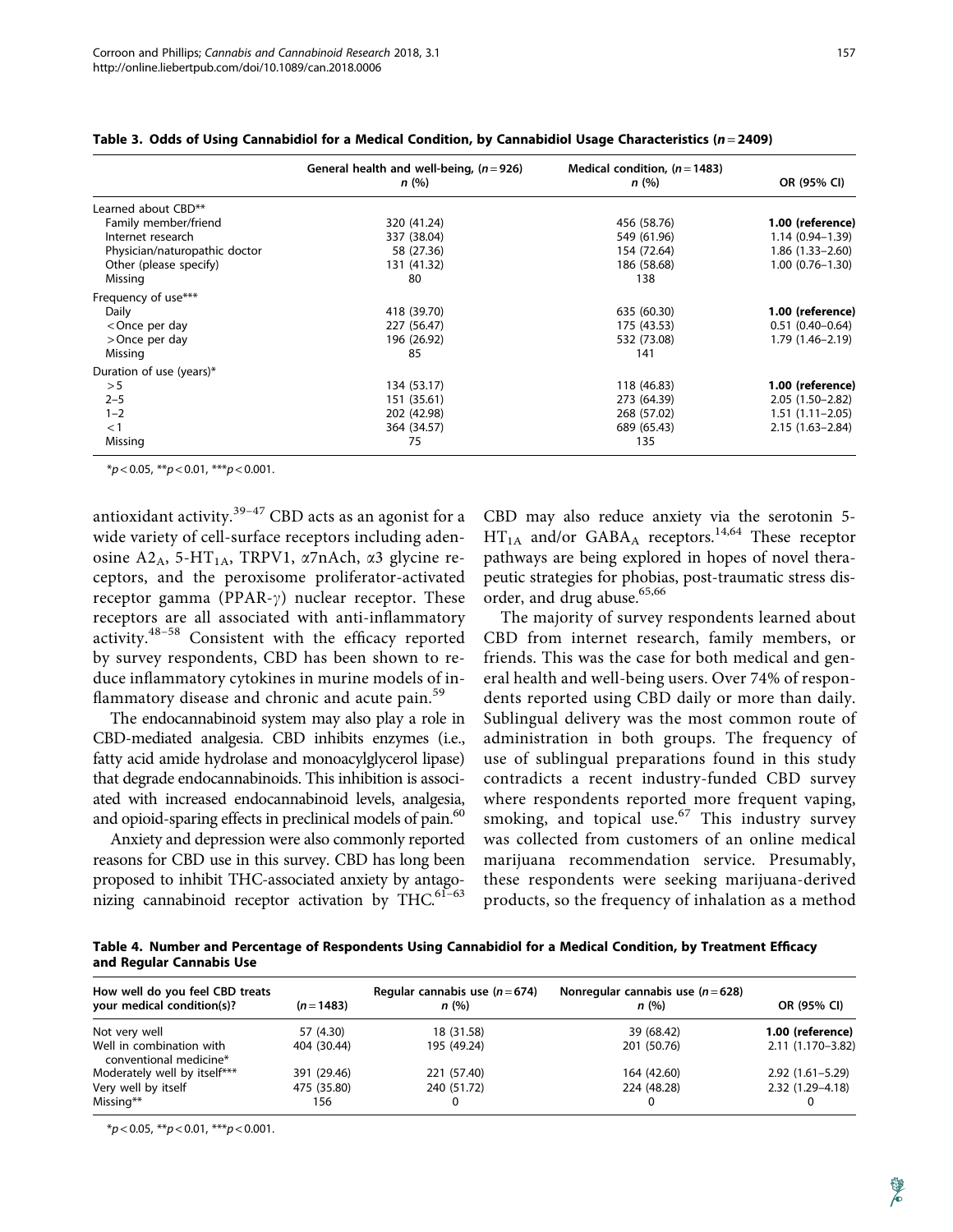

of administration is consistent with marijuana users overall.<sup>68</sup> Our finding may be in part due to the fact that hemp-derived CBD products are largely distributed online and in health-food stores and widely offered as oral preparations.

The percentage of respondents (55.17%) who reported regular Cannabis use is markedly higher than national estimates. In 2015, an estimated 8.3% ( $\sim$ 22.2 million people) of individuals aged 12 years or older had used marijuana in the past month.<sup>69</sup> The reason for the higher rate of Cannabis use among survey respondents is not clear, although one possibility is that Cannabis users would be more likely to have heard of CBD. However, CBD use by a relatively high percentage (44.83%) of nonregular Cannabis users suggests that individuals are not using CBD as a perceived legal route to THC consumption.

Approximately half of all respondents reported using CBD for <1 year. Just over 10% reported using CBD for >5 years. Nonserious adverse effects were relatively common among respondents and higher among those using CBD for general health and well-being, despite the fact that this group reported less frequent use than medical users. While dry mouth, sedation/fatigue, decreased appetite, and diarrhea have previously been reported following CBD use, $6.7$  other studies have demonstrated no adverse effects.10,70–72 This dichotomy may be related to dose, interactions with prescription medications, or both. More broadly, adverse effects may also be related to the method of administration and/or the use of purified, high-dose CBD as opposed to CBD in a whole plant extract. These questions and more reinforce the need for more research on unanticipated consequences of CBD use, particularly the

|                       | Medical condition ( $n = 1483$ ) | General health and well-being $(n=926)$ | Total $(n = 2409)$ |  |
|-----------------------|----------------------------------|-----------------------------------------|--------------------|--|
| Adverse effect        | n (%)                            | n (%)                                   | n(%)               |  |
| Dry mouth             | 174 (11.73%)                     | 94 (10.15%)                             | 268 (11.12%)       |  |
| Euphoria              | 59 (3.98%)                       | 96 (10.37%)                             | 155 (6.43%)        |  |
| Hunger                | 80 (5.39%)                       | 73 (7.88%)                              | 153 (6.35%)        |  |
| Other                 | 46 (3.10%)                       | 11 (1.19%)                              | 57 (2.37%)         |  |
| Red eyes              | 34 (2.29%)                       | 32 (3.46%)                              | 66 (2.74%)         |  |
| Sleepy/groggy         | 29 (1.96%)                       | 14 (1.51%)                              | 43 (1.78%)         |  |
| Total adverse effects | 422 (28.46%)                     | 320 (34.56%)                            | 742 (30.80%)       |  |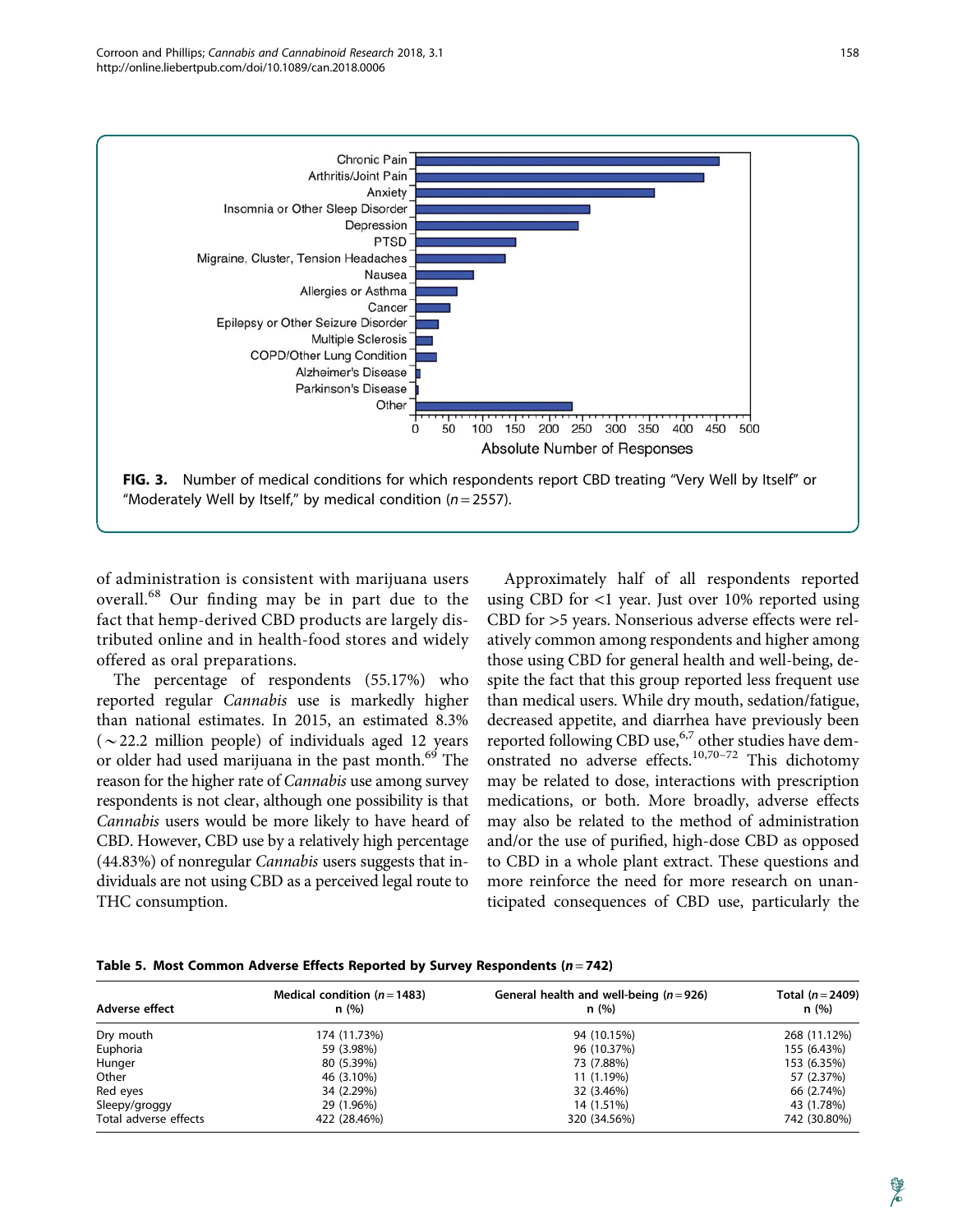impact of long-term usage. $4.5$  Many of the adverse effects reported in this study (i.e., euphoria, hunger, and red eyes) are commonly associated with THC use.<sup>73</sup> These analyses did not attempt to discriminate between hemp-derived CBD and marijuana-derived CBD products, which may have differing chemical constituents (including THC content) and therefore different effects. Further, no discrimination could be made between isolated CBD and CBD used as a constituent of a whole plant extract.

Industry-originated studies have found that users are confused about the source of their CBD and the concentration of CBD and other ingredients.<sup>67-74</sup> It is worth noting that independent research has confirmed that the CBD content in almost 70% of CBD-labeled products available online may be mislabeled. In one study, 43% of products were underlabeled and 26% were overlabeled for actual CBD content. More than 20% contained detectable levels of THC.75 Since CBDcontaining products are largely unregulated there is no obvious way for users to know the quantity of CBD, or other constituents, which may be present in the products they use. Given this uncertainty, it is possible that some of the reported efficacy and the adverse effects may be in part due to the inclusion of other compounds in the CBD preparation, including THC.

#### Strengths and limitations

This study has several strengths, including the size, geographic representation of the sample, wide age range of the respondents, and a focus on specific usage characteristics. In part, this was the result of utilizing multiple recruitment methodologies.

In terms of limitations, the study population was a self-selected convenience sample, and as such, may not be representative of the general population or the overall population of CBD users. Individuals with favorable opinions of or experiences with CBD or Cannabis are more likely to have responded to the questionnaire than those with negative opinions and experiences. In addition, "regular cannabis use" was not defined in the survey and ''marijuana'' was not distinguished from "Cannabis." Since the survey was primarily circulated via the internet, CBD users with limited social media connectivity would be underrepresented. Finally, no mechanism for identifying repeat respondents was incorporated into the survey. Although results were examined manually, it is possible that repeat respondents may have distorted the results (i.e., Ballot stuffing).

#### 159

#### Conclusion

The use of CBD among individuals for both specific health conditions and general health and well-being is widespread. The results of this study demonstrate that individuals are learning about CBD from the internet, friends, or family members, rather than from healthcare professionals. CBD is being used as a specific therapy for a number of diverse medical conditions—particularly pain and inflammatory disorders, in addition to anxiety, depression, and sleep disorders. A large percentage of respondents indicate that CBD treats their condition(s) effectively in the absence of conventional medicine and with nonserious adverse effects. These data provide a compelling rationale for further research to better understand the therapeutic potential of CBD in treating chronic pain, anxiety, depression, sleep disorders, and other medical conditions.

#### Acknowledgments

The authors thank Gina Spidel for help with survey design, proofreading, and assistance with the SDSU Electronic Internal Review Board; Edgar Herrera for setting up the survey Facebook page; Belle Della Cruz for help with survey wording; and Rod Kight, Esq., for assistance in clarifying the regulatory status of CBD in the United States.

#### Author Disclosure Statement

J.C. is the Medical Director at The Center for Medical Cannabis Education, a for-profit clinical, research and consulting entity.

#### References

- 1. Upton R, Craker L, ElSohly M, et al. Cannabis inflorescence (Cannabis spp.): standards of identity, analysis, and quality control. A Monograph, Volume 66. American Herbal Pharmacopia: Scotts Valley, CA, 2014.
- 2. Adams RHM, Clark JH. Structure of cannabidiol, a product isolated from the marihuana extract of Minnesota wild hemp. J Am Chem Soc. 1940;62:196–200.
- 3. Mechoulam R, Shvo Y. Hashish. I. The structure of cannabidiol. Tetrahedron. 1963;19:2073–2078.
- 4. Iffland K, Grotenhermen F. An update on safety and side effects of cannabidiol: a review of clinical data and relevant animal studies. Cannabis Cannabinoid Res. 2017;2:139–154.
- 5. World Health Organization Expert Committee on Drug Dependence. Cannabidiol (CBD) Pre-Review Report Agenda Item 5.2 and Peer Review, 2017.
- 6. Devinsky O, Marsh E, Friedman D, et al. Cannabidiol in patients with treatment-resistant epilepsy: an open-label interventional trial. Lancet Neurol. 2016;15:270–278.
- 7. Devinsky O, Cross JH, Laux L, et al. Trial of cannabidiol for drug-resistant seizures in the Dravet syndrome. N Engl J Med. 2017;376:2011–2020.
- 8. Leweke FM, Piomelli D, Pahlisch F, et al. Cannabidiol enhances anandamide signaling and alleviates psychotic symptoms of schizophrenia. Transl Psychiatry. 2012;2:e94.
- 9. McGuire P, Robson P, Cubala WJ, et al. Cannabidiol (CBD) as an adjunctive therapy in schizophrenia: a multicenter randomized controlled trial. Am J Psychiatry. 2018;175:225–231.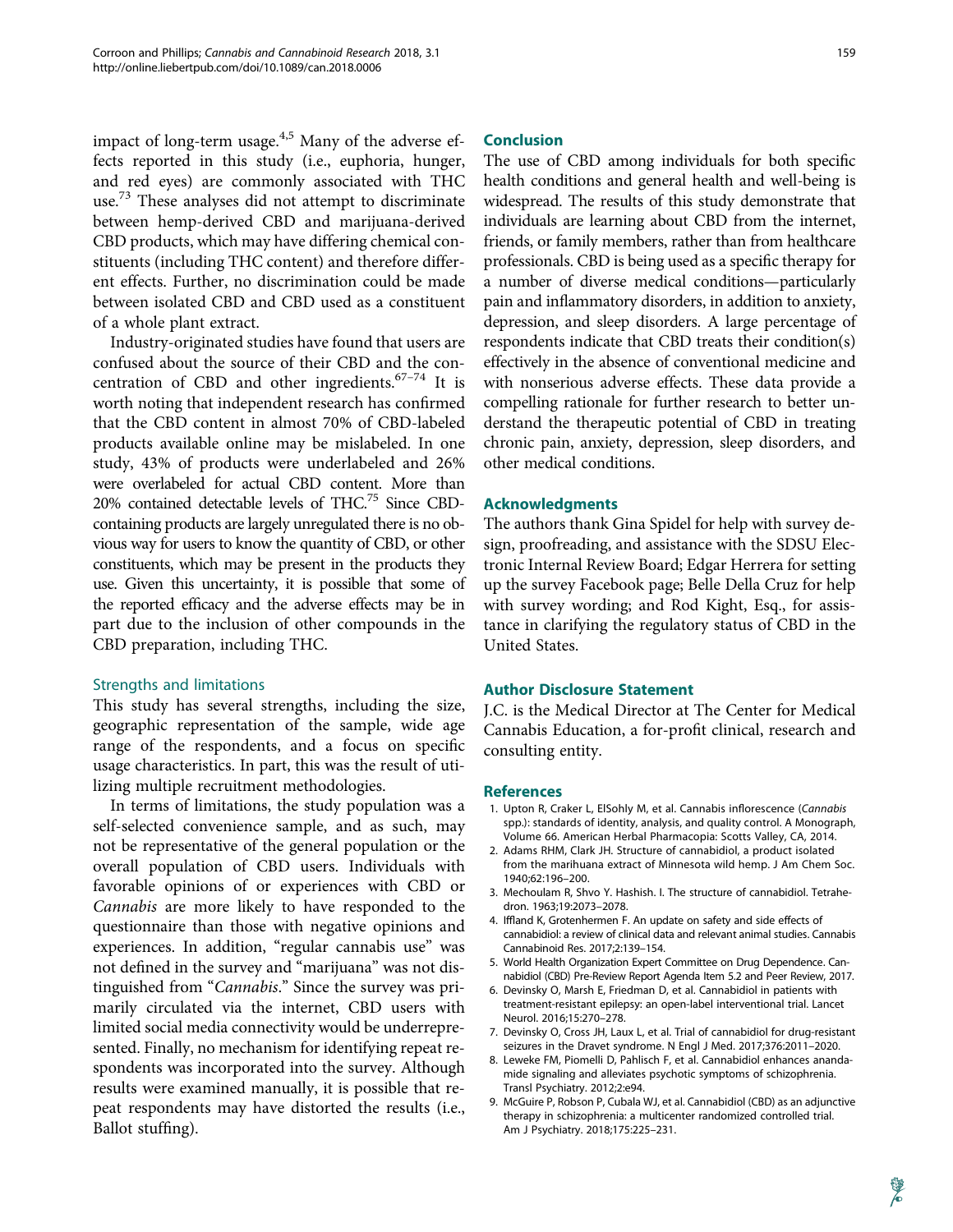- 10. Zuardi AW, Shirakawa I, Finkelfarb E, et al. Action of cannabidiol on the anxiety and other effects produced by delta 9-THC in normal subjects. Psychopharmacology (Berl). 1982;76:245–250.
- 11. Bergamaschi MM, Queiroz RH, Zuardi AW, et al. Safety and side effects of cannabidiol, a Cannabis sativa constituent. Curr Drug Saf. 2011;6:237–249.
- 12. Bergamaschi MM, Queiroz RH, Chagas MH, et al. Cannabidiol reduces the anxiety induced by simulated public speaking in treatment-naive social phobia patients. Neuropsychopharmacology. 2011;36:1219–1226.
- 13. Crippa JA, Derenusson GN, Ferrari TB, et al. Neural basis of anxiolytic effects of cannabidiol (CBD) in generalized social anxiety disorder: a preliminary report. J Psychopharmacol. 2011;25:121–130.
- 14. de Mello Schier AR, de Oliveira Ribeiro NP, Coutinho DS, et al. Antidepressant-like and anxiolytic-like effects of cannabidiol: a chemical compound of Cannabis sativa. CNS Neurol Disord Drug Targets. 2014;13: 953–960.
- 15. Hayakawa K, Mishima K, Fujiwara M. Therapeutic potential of nonpsychotropic cannabidiol in ischemic stroke. Pharmaceuticals (Basel). 2010;3:2197–2212.
- 16. O'Connell BK, Gloss D, Devinsky O. Cannabinoids in treatment-resistant epilepsy: a review. Epilepsy Behav. 2017;70(Pt B):341–348.
- 17. Keating GM. Delta-9-tetrahydrocannabinol/cannabidiol oromucosal spray (Sativex((R))): a review in multiple sclerosis-related spasticity. Drugs. 2017; 77:563–574.
- 18. da Rovare VP, Magalhaes GPA, Jardini GDA, et al. Cannabinoids for spasticity due to multiple sclerosis or paraplegia: a systematic review and meta-analysis of randomized clinical trials. Complement Ther Med. 2017; 34:170–185.
- 19. Johnson JR, Burnell-Nugent M, Lossignol D, et al. Multicenter, doubleblind, randomized, placebo-controlled, parallel-group study of the efficacy, safety, and tolerability of THC:CBD extract and THC extract in patients with intractable cancer-related pain. J Pain Symptom Manage. 2010;39:167–179.
- 20. Whiting PF, Wolff RF, Deshpande S, et al. Cannabinoids for medical use: a systematic review and meta-analysis. JAMA. 2015;313:2456–2473.
- 21. GW Pharmaceuticals. GW Pharmaceuticals and Its U.S. Subsidiary Greenwich Biosciences Completes Rolling New Drug Application Submission to U.S. Food and Drug Administration for Epidiolex® (cannabidiol) in the treatment of Lennox–Gastaut syndrome and Dravet syndrome. 2017. Available at: www.gwpharm.com/about-us/news/ gw-pharmaceuticals-and-its-us-subsidiary-greenwich-biosciencescompletes-rolling-new (last accessed May 3, 2018).
- 22. GW Pharmaceuticals. Unanimous positive result of FDA Advisory Committee Meeting for first plant-based pharmaceutical cannabidiol treatment for seizures in patients with two rare, severe forms of epilepsy. 2018. Available at: www.gwpharm.com/about-us/news/gw-pharmaceuticalsannounces-unanimous-positive-result-fda-advisory-committee-meeting (last accessed May 3, 2018).
- 23. GW Pharmaceuticals plc and its U.S. Subsidiary Greenwich Biosciences Announce FDA Approval of EPIDIOLEX<sup>®</sup> (cannabidiol) oral solution - the First Plant-derived Cannabinoid Prescription Medicine | GW Pharmaceuticals [press release]. 2018.
- 24. Abuhasira R, Shbiro L, Landschaft Y. Medical use of cannabis and cannabinoids containing products—regulations in Europe and North America. Eur J Intern Med. 2018;49:2–6.
- 25. Bill C-45 | openparliament.ca. 2018; https://openparliament.ca/bills/42-1/ C-45/.
- 26. A Tough Week for CBD: The HIA v. DEA Ruling and a Bad Wisconsin Policy | Kight on Cannabis. 2018; https://cannabusiness.law/a-tough-week-for-cbdthe-hia-v-dea-ruling-and-a-wisconsin-policy-underline-need-for-clarity/.
- 27. United States Drug Enforcement Agency. Denial of petition to initiate proceedings to reschedule marijuana. Fed Regist. 2016;81:53767–53845.
- 28. United States Drug Enforcement Agency. Establishment of a new drug code for marihuana extract. Fed Regist. 2016;81:90194–90196.
- 29. Hudak J, Stenglein C. DEA guidance is clear: cannabidiol is illegal and always has been. 2017. Available at: www.brookings.edu/blog/fixgov/ 2017/02/06/cannabidiol-illegal-and-always-has-been (last accessed May 3, 2018).
- 30. Kight R. Is CBD illegal under the new DEA "marihuana extract" rule? A legal analysis. Kight on Cannabis, 2018. Available at: https:// cannabusiness.law/is-cbd-illegal-under-the-new-dea-marihuana-extractrule-a-legal-analysis (last accessed May 3, 2018).
- 31. United States Congress. Agricultural Act of 2014. Public Law 79. U.S. Government Printing Office: Washington, DC, 2004.
- 32. United States Congress. Comprehensive Drug Abuse Prevention and Control Act of 1970. Public Law 513. U.S. Government Printing Office: Washington, DC, 1970.
- 33. Fletcher BB. On petition for review of an order of the drug enforcement agency. United States Court of Appeals for the Ninth Circuit. 2004; no. 03- 71366. San Francisco, CA.
- 34. United States Drug Enforcement Agency. Clarification of the New Drug Code 7350 for Marijuana Extract. United States Department of Justice, 2016. Available at: www.deadiversion.usdoj.gov/schedules/marijuana/ m\_extract\_7350.html (last accessed May 3, 2018).
- 35. Kight R. The legal status of cannabidol, other cannabinoids and terpenes derived from industrial hemp. Cannabis Law J. August 25, 2017.
- 36. United States Food and Drug Administration. FDA and marijuana: questions and answers. 2017. Available at: www.fda.gov/NewsEvents/ PublicHealthFocus/ucm421168htm (last accessed May 3, 2018).
- 37. Brightfield Group. Hemp CBD Report. 2018.
- 38. Pacula RL, Jacobson M, Maksabedian EJ. In the weeds: a baseline view of cannabis use among legalizing states and their neighbours. Addiction. 2016;111:973–980.
- 39. Coffey RG, Yamamoto Y, Snella E, et al. Tetrahydrocannabinol inhibition of macrophage nitric oxide production. Biochem Pharmacol. 1996;52:743–751.
- 40. Formukong EA, Evans AT, Evans FJ. Analgesic and antiinflammatory activity of constituents of Cannabis sativa L. Inflammation. 1988;12:361–371.
- 41. Watzl B, Scuderi P, Watson RR. Marijuana components stimulate human peripheral blood mononuclear cell secretion of interferon-gamma and suppress interleukin-1 alpha in vitro. Int J Immunopharmacol. 1991;13: 1091–1097.
- 42. Srivastava MD, Srivastava BI, Brouhard B. Delta9 tetrahydrocannabinol and cannabidiol alter cytokine production by human immune cells. Immunopharmacology. 1998;40:179–185.
- 43. Malfait AM, Gallily R, Sumariwalla PF, et al. The nonpsychoactive cannabis constituent cannabidiol is an oral anti-arthritic therapeutic in murine collagen-induced arthritis. Proc Natl Acad Sci U S A. 2000;97:9561–9566.
- 44. Costa B, Colleoni M, Conti S, et al. Oral anti-inflammatory activity of cannabidiol, a non-psychoactive constituent of cannabis, in acute carrageenan-induced inflammation in the rat paw. Naunyn Schmiedebergs Arch Pharmacol. 2004;369:294–299.
- 45. Weiss L, Zeira M, Reich S, et al. Cannabidiol lowers incidence of diabetes in non-obese diabetic mice. Autoimmunity. 2006;39:143–151.
- 46. Weiss L, Zeira M, Reich S, et al. Cannabidiol arrests onset of autoimmune diabetes in NOD mice. Neuropharmacology. 2008;54:244–249.
- 47. Kozela E, Lev N, Kaushansky N, et al. Cannabidiol inhibits pathogenic T cells, decreases spinal microglial activation and ameliorates multiple sclerosislike disease in C57BL/6 mice. Br J Pharmacol. 2011;163:1507–1519.
- 48. Trevethick MA, Mantell SJ, Stuart EF, et al. Treating lung inflammation with agonists of the adenosine A2A receptor: promises, problems and potential solutions. Br J Pharmacol. 2008;155:463–474.
- 49. Minguet S, Huber M, Rosenkranz L, et al. Adenosine and cAMP are potent inhibitors of the NF-kappa B pathway downstream of immunoreceptors. Eur J Immunol. 2005;35:31–41.
- 50. Sands WA, Martin AF, Strong EW, et al. Specific inhibition of nuclear factor-kappaB-dependent inflammatory responses by cell type-specific mechanisms upon A2A adenosine receptor gene transfer. Mol Pharmacol. 2004;66:1147–1159.
- 51. Petrat F, Boengler K, Schulz R, et al. Glycine, a simple physiological compound protecting by yet puzzling mechanism(s) against ischaemiareperfusion injury: current knowledge. Br J Pharmacol. 2012;165:2059–2072.
- 52. Wheeler MD, Thurman RG. Production of superoxide and TNF-alpha from alveolar macrophages is blunted by glycine. Am J Physiol. 1999;277(5 Pt 1):L952–L959.
- 53. Wheeler M, Stachlewitz RF, Yamashina S, et al. Glycine-gated chloride channels in neutrophils attenuate calcium influx and superoxide production. FASEB J. 2000;14:476–484.
- 54. Fernandes ES, Liang L, Smillie SJ, et al. TRPV1 deletion enhances local inflammation and accelerates the onset of systemic inflammatory response syndrome. J Immunol. 2012;188:5741–5751.
- 55. Gururajan A, Taylor DA, Malone DT. Cannabidiol and clozapine reverse MK-801-induced deficits in social interaction and hyperactivity in Sprague–Dawley rats. J Psychopharmacol. 2012;26:1317–1332.